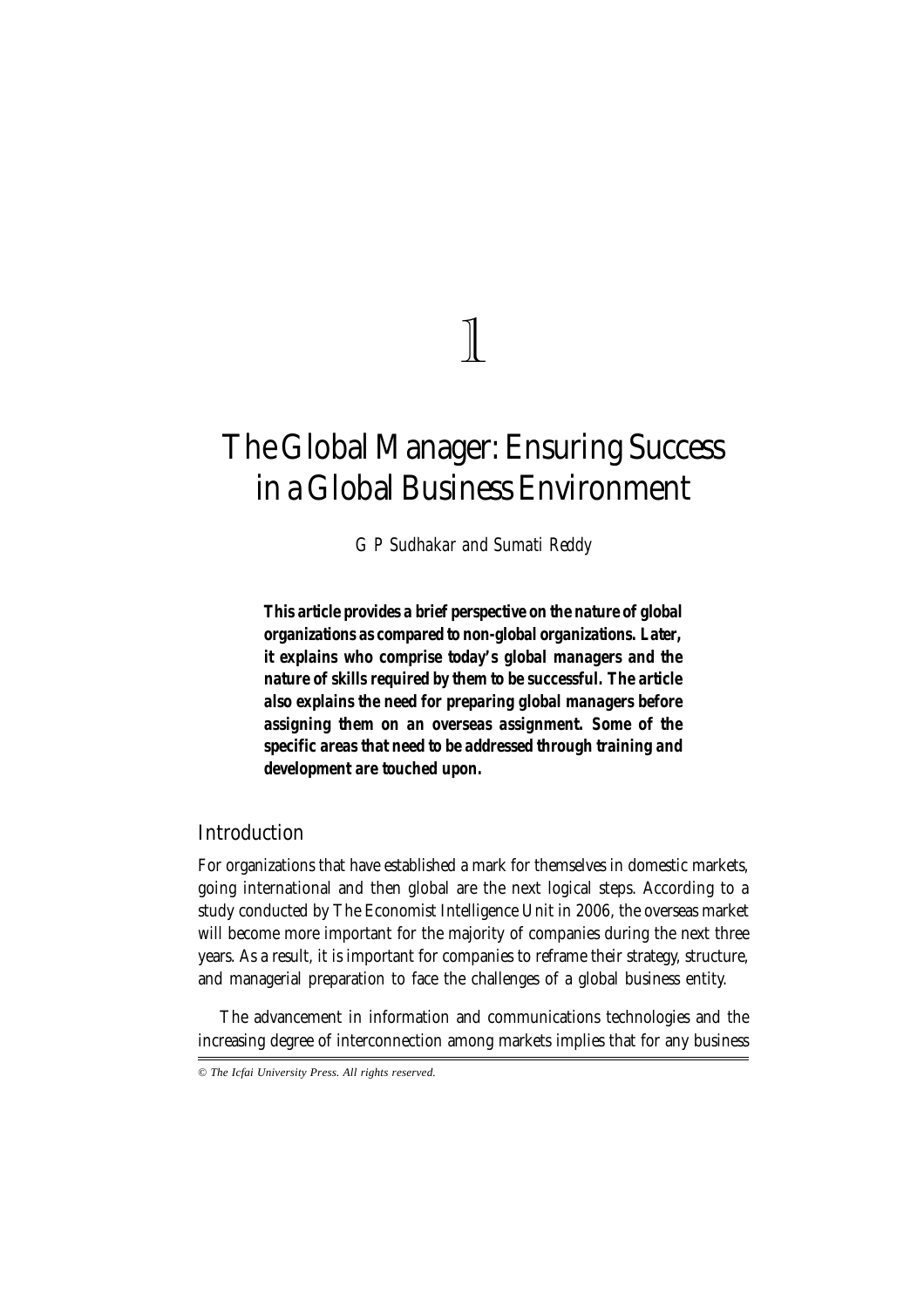to compete, having a global presence is essential. If companies do not take necessary steps to increase their scale and scope of operations, they may face the risk of being acquired. As a result of these factors, most organizations are facing the pressure of expanding their operations overseas.

## **What is a Global Organization?**

The difference among domestic organizations, multinational organizations and global organizations is provided as below:

*Domestic organizations*: Domestic organizations operate within the boundaries of the country from which they originate.

Multinational Organizations: Multinational organizations establish business units in different parts of the world which are similar to their domestic business.

*Global Organizations*: These organizations are somewhat different from multinational organizations. They share and source resources on a global basis in order to provide superior quality services and products at the lowest possible cost. (*Source: Global Organizations: An Analysis, Zinnov LLC*).

According to Yip, Loewe & Yoshino (1988), global organizations differ from local organizations along four dimensions: organization structure, people, culture and management process.

*Organization structure*: Within global organizations, the structure tends to be highly decentralized as compared to non-global organizations which have a high degree of centralization. Decentralization offers benefits such as tremendous flexibility and better customer relationships to a global company's operations in a particular country. However, the headquarters play a vital role in integrating global authority. The HQ makes key decisions pertaining to strategy formulation. Certain functions such as IT, finance and compliance are controlled by the HQ.

*Management processes*: As mentioned above, the headquarters plays a vital role with respect to certain management functions. These functions are centralized and implemented through the HQ in order to achieve the organizational goals through a concerted effort. These functions include global strategy formulation, maintaining a global strategy information system, global budgeting, global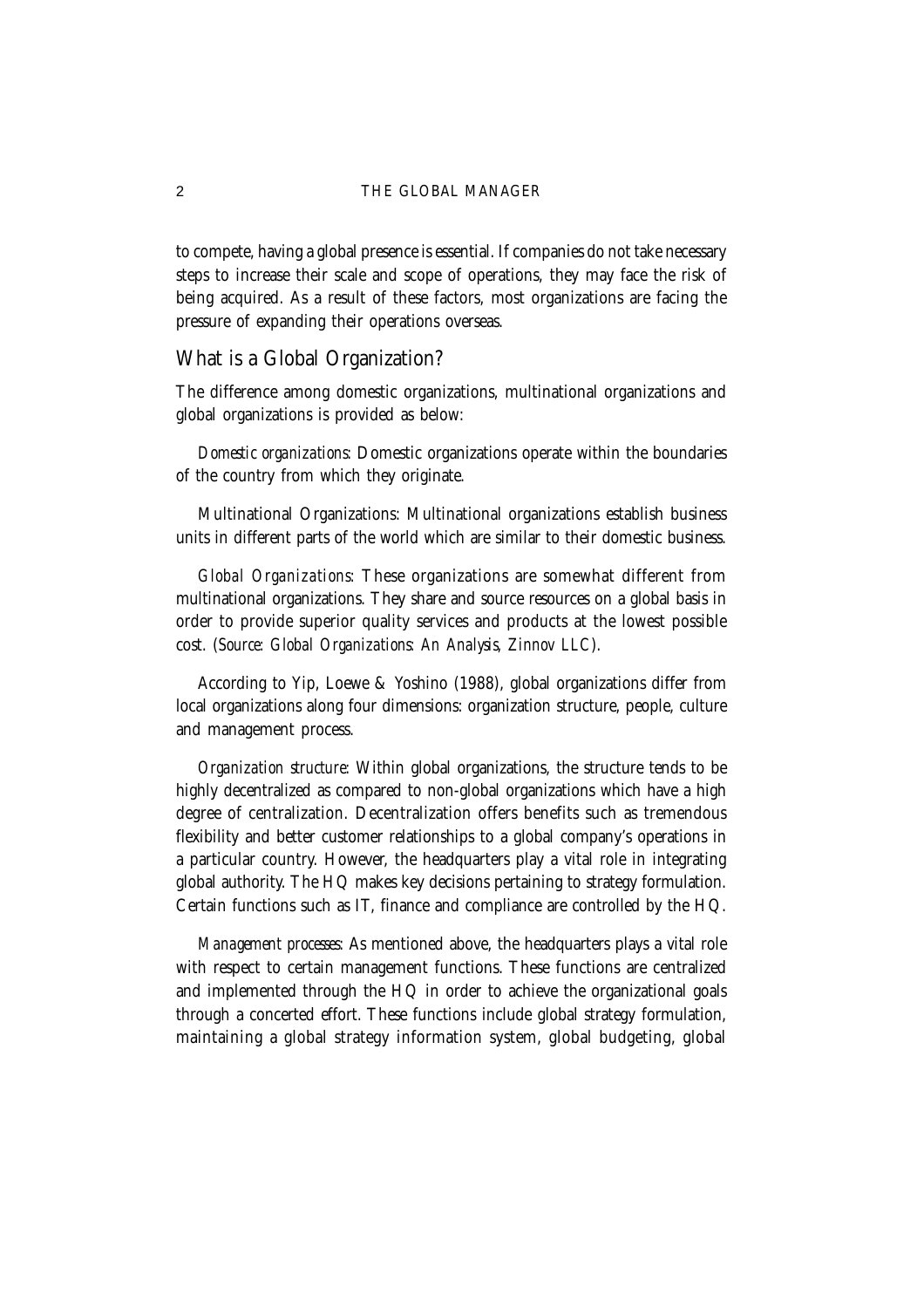knowledge sharing, cross country co-ordination, global customer management, global performance review and compensation.

*Culture*: It is important for a global organization to integrate all its members through a global identity. By having a global organizational philosophy and values that is communicated and reinforced across all units of the company. A global corporate culture is a worldwide system of shared values, behaviours and goals. For instance, Johnson & Johnson has its Credo in place. The Credo is a system of shared values. This serves as a binding agent which integrates all its employees together as a family.

*People*: The human resources of a global company comprises employees of different nationalities, who follow multi-country careers, and are required to travel frequently.

### **What is a Global Manager?**

The manager's role is becoming more and more global in nature in the modern world. There are significant differences between the traditional manager and the global manager. The global manager needs a specific skill set in making the organization profitable and to achieve good customer satisfaction.

According to Bartlett & Ghoshal (1992), global managers are categorized into three types. They are business managers, country heads and functional managers. In this article,

- The business manager is termed as Strategist + Architect + Coordinator.
- The country manager is termed as Sensor  $+$  Builder  $+$  Contributor.
- The functional manager is termed as Scanner + Cross-Pollinator + Champion.

According to Bartlett & Ghoshal (1992), Business managers should serve as strategist for his organization, architect of its worldwide asset and resource configuration and the coordinator of transactions across national boundaries. The country manager should be a sensor of local opportunities and threats, the builder of local resources and capabilities, and contribute and actively participate in global strategy. Similarly the functional manager must scan specialized information worldwide, "cross-pollinate" leading edge knowledge and best practices and champion innovations in the organization.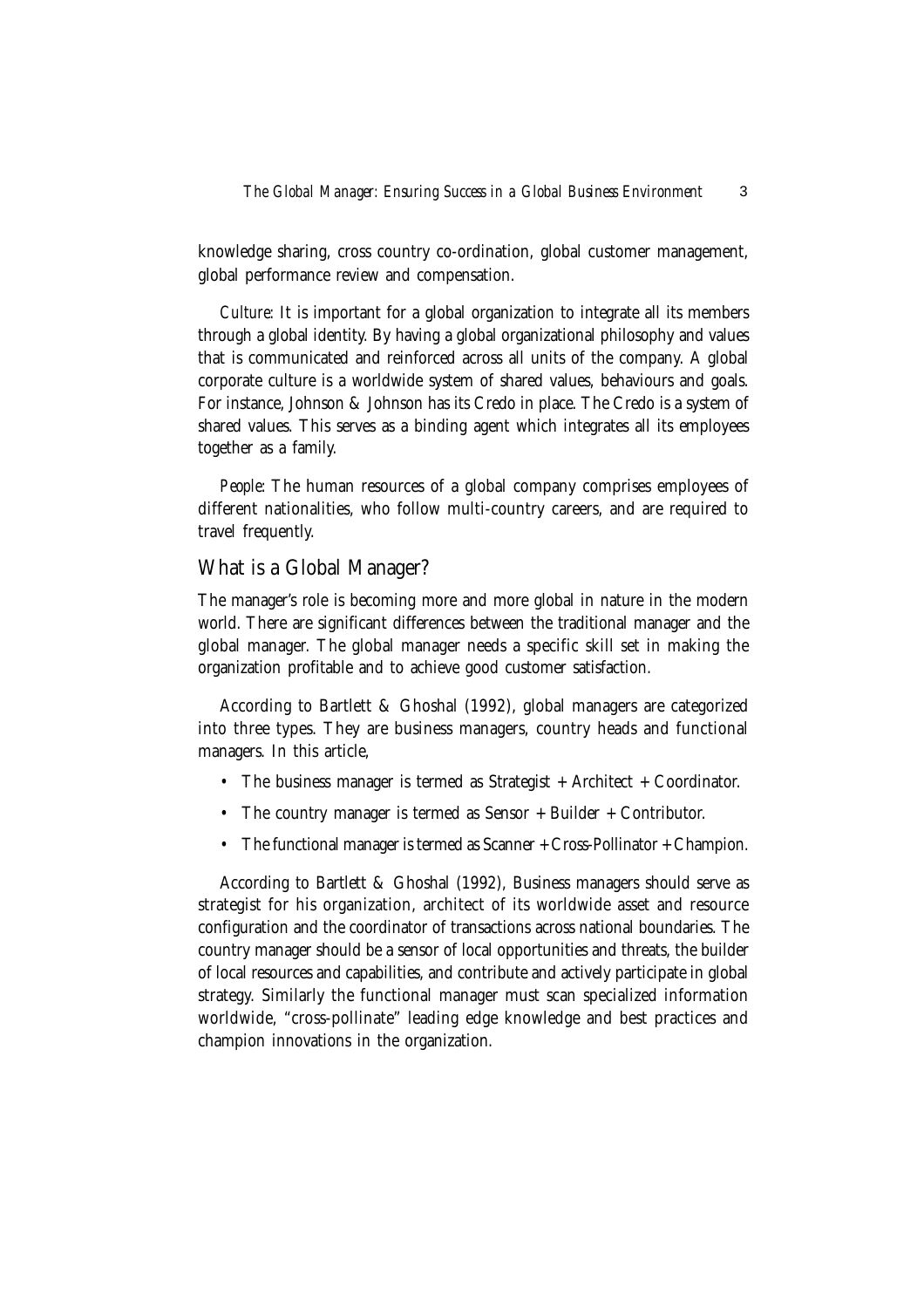Twelve years after the publication of this article in the Harvard Business Review, co-author Christopher Bartlett was interviewed at Harvard Business School in 2003. In that interview, Bartlett emphasized that the critical global attribute for a global manager was open-mindedness.

DNL Global Inc. has conducted a research on international project teams. According to this research, only 20% of the global managers are naturally talented in required leadership competencies. And some of the leadership competencies identified are building trust, evaluating others, mentoring others, and effective interviewing.

According to Mehta (2004), the global manager should have a global perspective, be culturally adaptable, be able to collaborate cross culturally. According to her, the global manager sets realistic expectations for his team members.

#### **Nature of a Global Manager's Work**

Global managers are business managers, functional managers and country heads. The business manager handles business profitability of a particular business. Either he heads a business unit or specific business operations of a global organization. Functional managers are working either as managers or heads of business functions such as marketing, human resources, finance, IT, engineering, production, and operations, etc. Functional managers either work as managers within these departments or head these departments, whereas country managers head the organization in a specific country. They are responsible for the profit or loss of the business in that country most of the time they have the people is responsibility.

For example, the country manager of a firm in India can become the head of the company for the Asia-Pacific region during his career. A country manager may expand his role to a wider region during his career span. With the globalization of business, country managers need to travel and meet the other country managers in order to expand their business opportunities.

Business managers, handling teams dispersed across the globe are responsible for their accountability of their performance. They need to travel and meet their customers, team members, suppliers and vendors. Similarly, if the organization is a global organization, even functional heads will have their teams spread across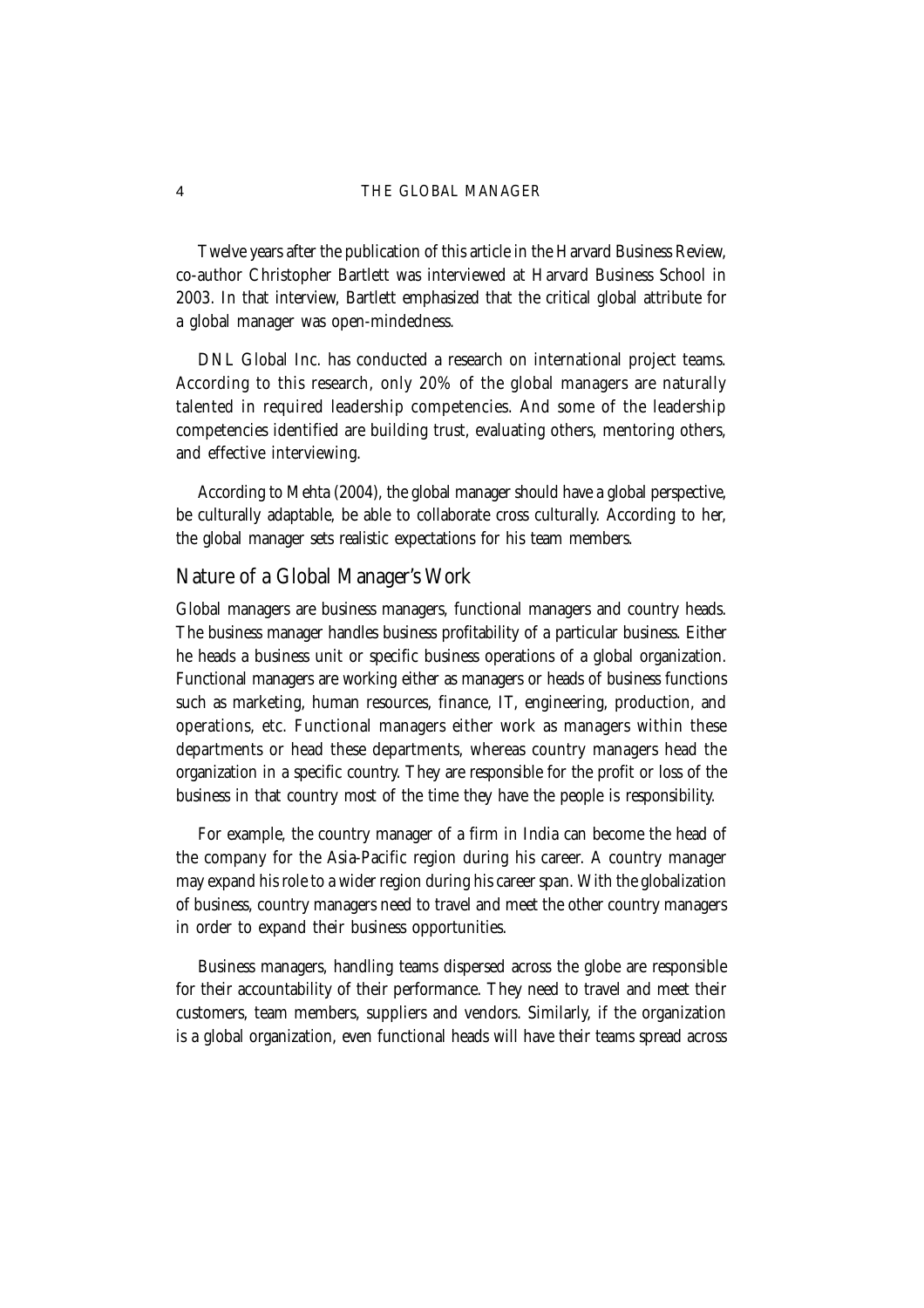different countries. As a result, functional heads also need to travel to meet their teams abroad.

# **Skills Needed by a Global Manager**

As quoted by Jean E Heller (1980), the qualities of a global manager are:

*"… he (she) should have the stamina of a Olympic Swimmer, the mental agility of an Einstein, the conversational skill of professor of languages, the detachment of a judge, the tact of diplomat, and the perseverance of an Egyptian pyramid builder … And if he (she) is going to measure up to the demands of living and working in a foreign country, he (she) should have a feeling of culture; his (her) moral judgments should not be rigid; and he (she) should show no signs of prejudice."*

The global manager is different from the traditional manager because a global manager has to manage teams across the globe in different countries with diversified cultural backgrounds. Nowadays, global managers are managing virtual teams as well.

These global managers need different skills in their day-to-day work. They are:

- Customer focus skills
- Communication skills
- Leadership skills
- Decision making skills
- Negotiation skills
- Problem solving skills
- Mentoring skills
- Interviewing skills
- Presentation skills
- Cross Cultural Skills
- People Management Skills
- Good Listening skills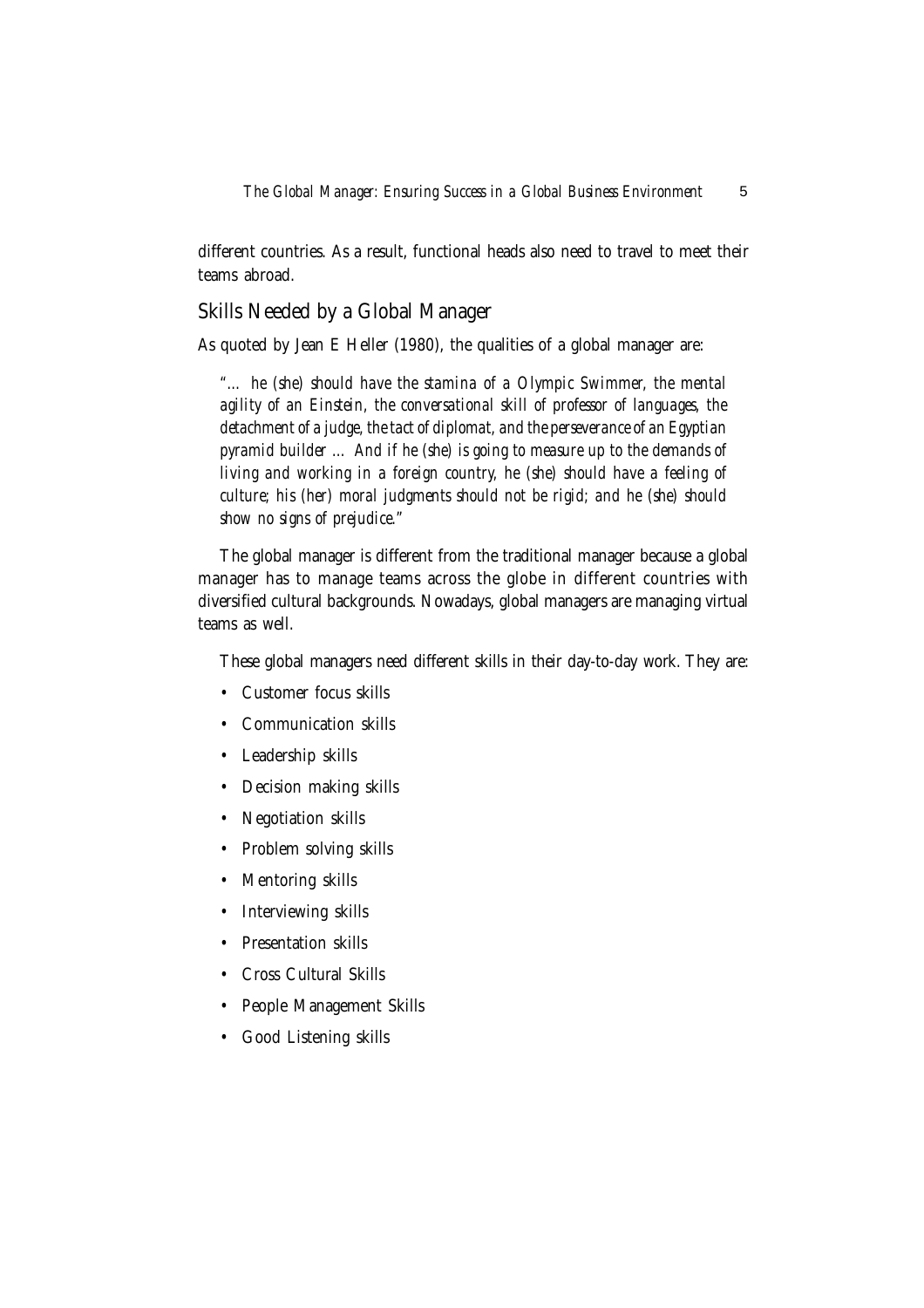**1. Customer Focus Skills:** Customer is the important stakeholder for any project or business. The global manager is required to be in constant touch with the customer. According to the research done by DNL Global Inc., on international project teams, a global manager has to have customer focus skills in addition to the traditional managerial skills.

Usually the global manager sends weekly status reports, contract agreements and billing information to the customer. Hence, the global manager should be able to negotiate billing and cost rates and needs to negotiate on schedules and project dead lines as well with the customer. If the global manager lacks customer focus, it is difficult to sustain in the business.

**2. Communication Skills:** The global manager manages people while executing his work. He has the responsibility for managing people during the long term. In his day-to-day activities, a global manager needs to communicate with his team members, customers, vendors, suppliers, senior management and partners. He has to communicate with all stakeholders of business. According to the research done by Project Management Institute (PMI), USA, a project manager spends 90% of his time in communication. The modes of communication and media of communication may change. However the need for communication in the global manager's job is very evident.

**3. Leadership Skills:** The global manager definitely needs to have leadership skills in leading the people, projects and businesses. Usually global leaders exhibit different leadership styles in different situations. It is difficult for any global manager to sustain in the industry without leadership skills.

**4. Decision Making Skills:** The global manager takes many decisions related to his project, technical decisions (in some cases), business related decisions and people related decisions. The global manager is responsible for the growth, reward and punishment of his team members. Hence he needs to take many people related decisions in his day to day work. Sometimes he is responsible for profit or loss of the business. Hence he needs to take business related decisions as well. The global manager has to take technical decisions if he is managing highly technical projects and technical people. This is very much true in the case of IT and Telecom industries.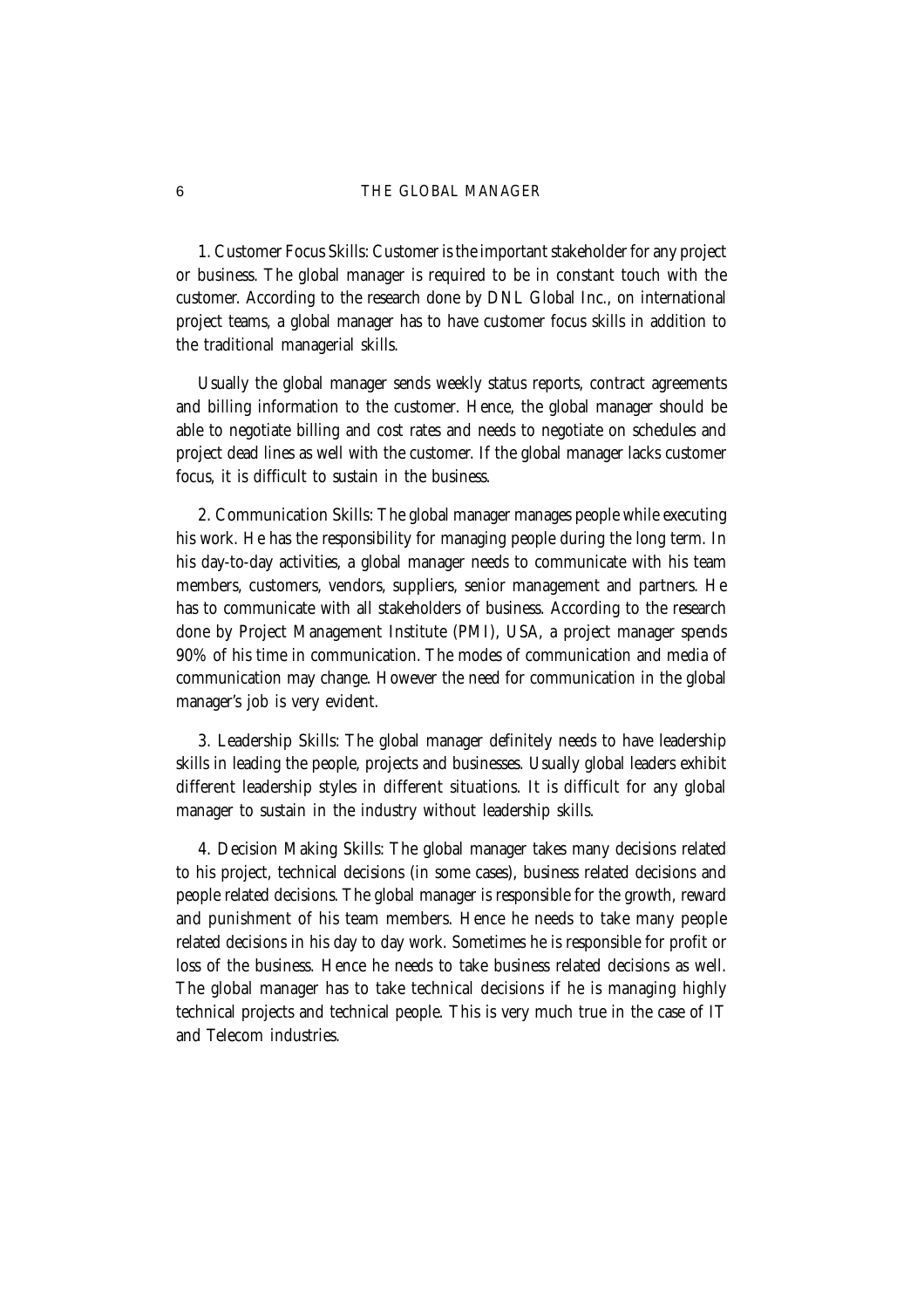**5. Negotiation Skills:** The global manager communicates with team members, customers and vendors daily. He needs to negotiate about the cost, schedules, resources, and time lines with the team members. He needs to negotiate about billing rates and materials with the customer. He needs to negotiate the deliverables with the customer. The global manager needs to bargain with the suppliers and vendors.

**6. Problem-Solving Skills:** The global manager needs to have good problem solving skills because, on a daily basis, he encounters problems, which needs to be solved using mathematical and scientific techniques. Hence, the global manager needs to have good problem-solving skills.

**7. Mentoring Skills:** Another responsibility of a global manager is to groom the successors in the business. For that, he needs to have good mentoring and coaching skills. Using his mentoring skills, he can mentor the young business executives in his department or in his line of career.

**8. Interviewing Skills:** The global manager participates in recruiting his team members and his subordinates. To recruit the right candidates, the global manager should have good interviewing skills. That is the reason all IT MNCs such as Wipro, Infosys and TCS provide interviewing skills training program to their project, program and delivery managers.

**9. Presentation Skills:** At times, the global manager may have to visit the customer location for business purposes. During these visits, the global manager has to present his company to the customer. He may have to make a presentation about his company in seminars, conferences and trade shows globally. To do all these activities, the global manager needs to have presentation skills.

**10. Cross Cultural Skills:** The global manager manages people from different countries with diversified cultural backgrounds. He has to be sensitive to cultural issues. The cultural issues are very important when interacting with cross-cultural teams.

**11. People Management Skills:** The global manager is responsible for his team members performances. He needs to set goals and objectives for his team members,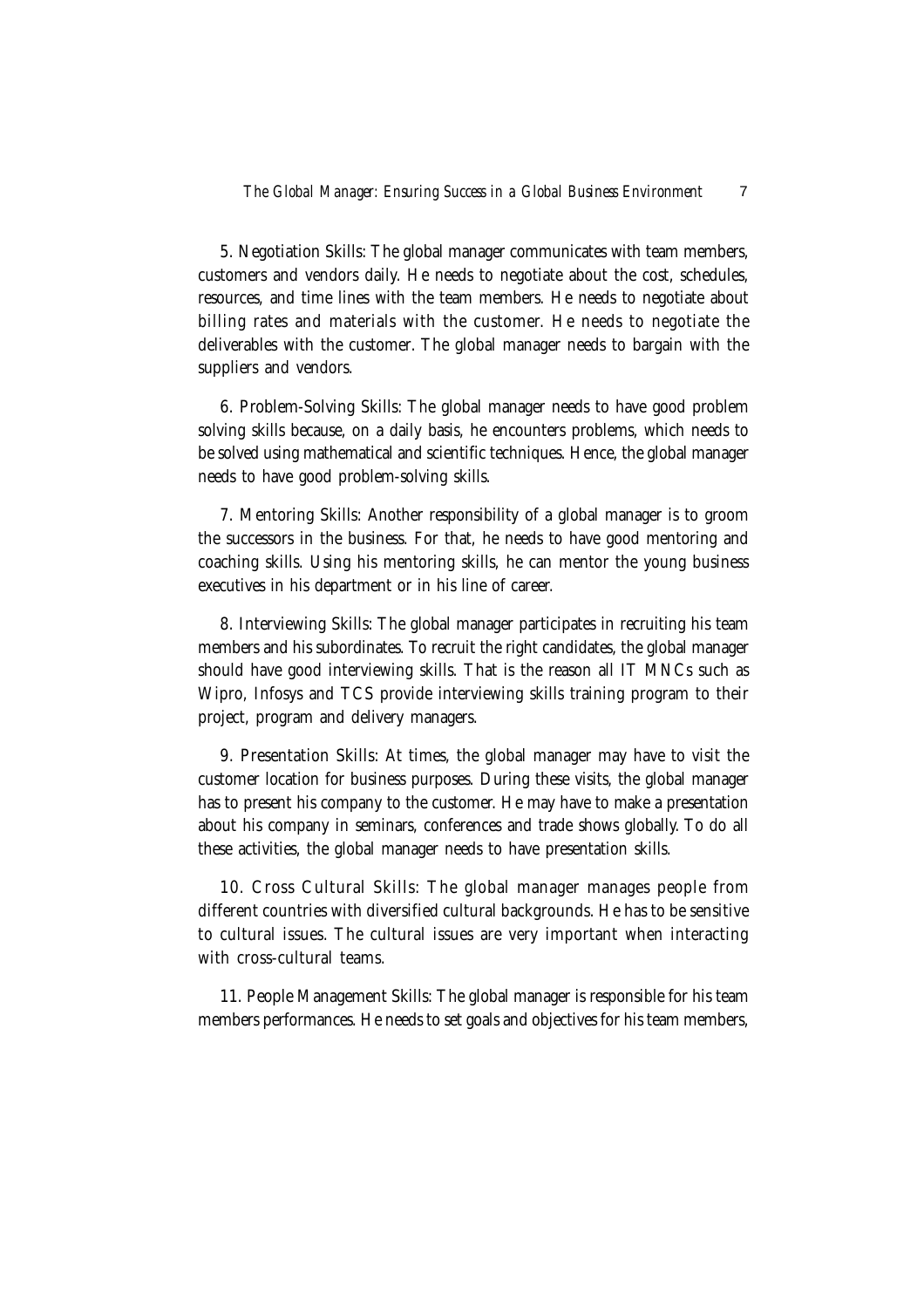evaluate and appraise their performance. The global manager has legitimate, referral, coercive, reward and expert powers to use on his team members.

**12. Good Listening Skills:** One should be a good listener first. Understanding comes with good listening. The communication between a speaker and listener becomes efficient with proper listening. Hence, when communicating with team members, other managers and customers, the global manager should use good listening skills. Then only communication becomes fruitful.

#### **Need for Orientation**

Due to the widespread, complex and loose structure of a global organization, certain special efforts have to be made in order to integrate and bind all the units of the organization together. Ongoing training for global managers is essential.

Investing resources in developing global managers has assumed greater significance in recent times due to high degree of expatriate failure, need to manage overseas market efficiently. Managing overseas markets will become more important for the majority of companies during the next three years (as in 2006).

Managing in a foreign environment is not the same as managing within one's home country. A lot of managers who are sent overseas to handle foreign assignment have been unable to adjust to the foreign culture and environment as a result of which they have either performed poorly or returned before the completion of the assignment. Other reasons for their failure include inability of the manager's family to adjust to the new environment. The failure of a manager to perform his job as per the requirements of the assignment leads to substantial direct and indirect costs. Direct costs include the manager's salary, foreign service premium, benefits, allowances, etc. which can be calculated. Indirect costs can be substantial too. They are invisible costs arising out of damage to customer relationships, relationships with other business partners, suppliers, local government, etc. Failure also leads to a loss of morale for the individual concerned as a result of which he (she) may find it difficult to adjust back in his home base.

In recent years, globalization has become a much more pressing issue. As a result, the skills of a global manager are in high demand.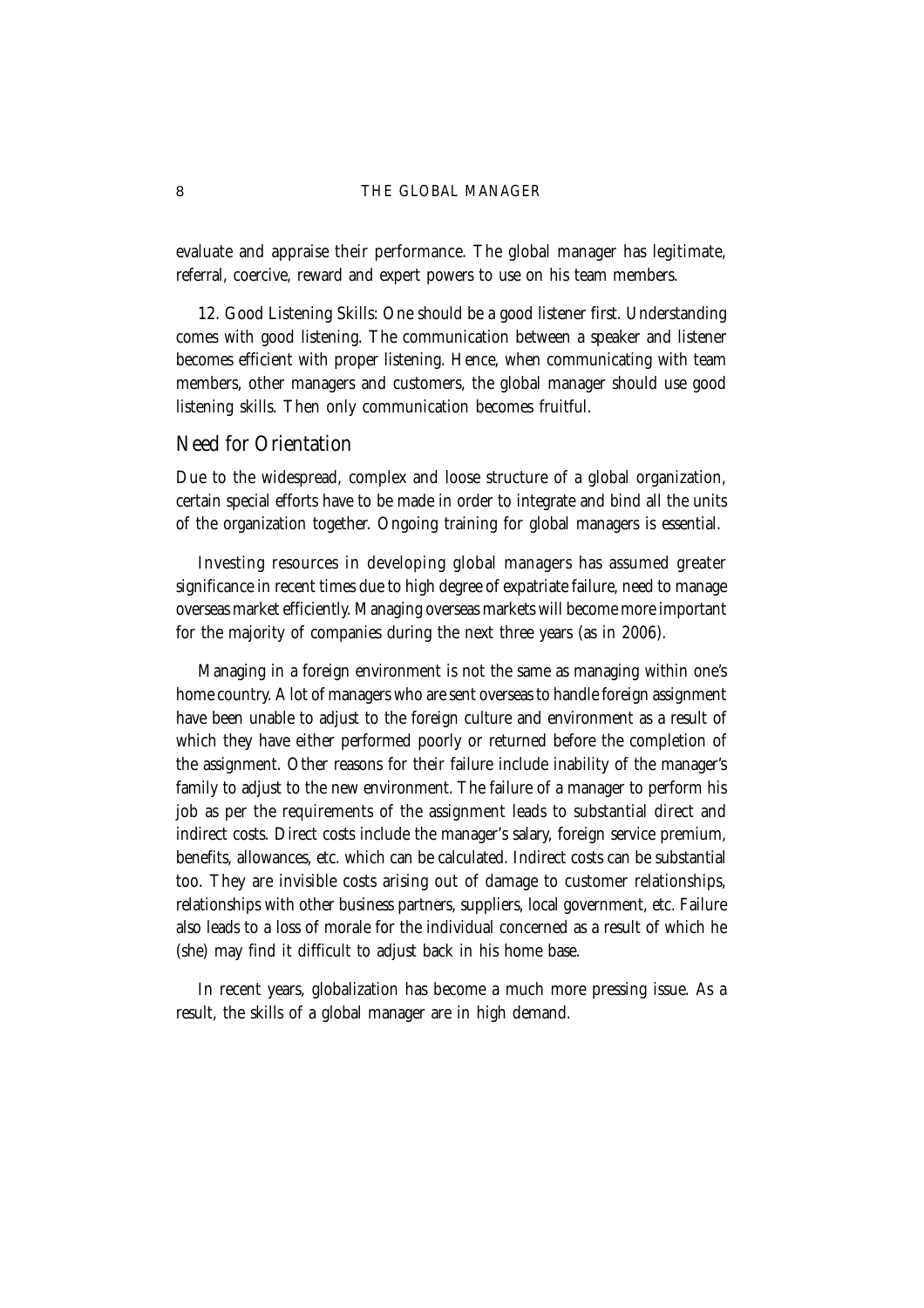#### **Nature of Training and Development for Global Managers**

*Cultural training*: In order to obtain a first hand appreciation of the host country's culture, managers should be sent to the host country for a short visit to that country. Field trips should be preceded by sensitivity training which includes an awareness of the values of the other culture; awareness of historical, political and economic information; comparison between home country and host country's culture; training on how to adjust to the other culture and how to cope with new situations without prejudice. It is also of vital importance for the manager to know how cultural factors will influence performance standards, participation and control, responsibility and authority, conflict and its resolution, attitudes towards task accomplishment, etc.

*Language training*: Learning the language of the host country can improve a global manager's productivity. Although english is spoken in several languages across the world, most countries also have at least one more dominant language which serves as the official language. Learning the language is especially useful if the manager is going to spend a long time in the host country. Speaking in the local language helps to encourage the employees in the local country, control the translator, overcome difficulties in communication during business negotiations. Before imparting language training, a needs assessment has to be carried out to assess to what extent the manager will be expected to speak in the local language. Based on such an analysis, the level of competency to be achieved in the foreign language should also be assessed.

*Practical training*: Practical training helps managers to adapt well to the external environment so that they can concentrate on their work. Adapting to local housing, transport, shopping, clothing, local school for the children, and other local facilities, are equally important. An awareness of these conditions helps the manager and the family members to quickly adapt to the local conditions of living. This enables to reduce the stress and concentrate on work.

To render the above training and developmental inputs, trainers can make effective use of methods such as role plays, simulations, case studies, experience sharing, films, lectures and books.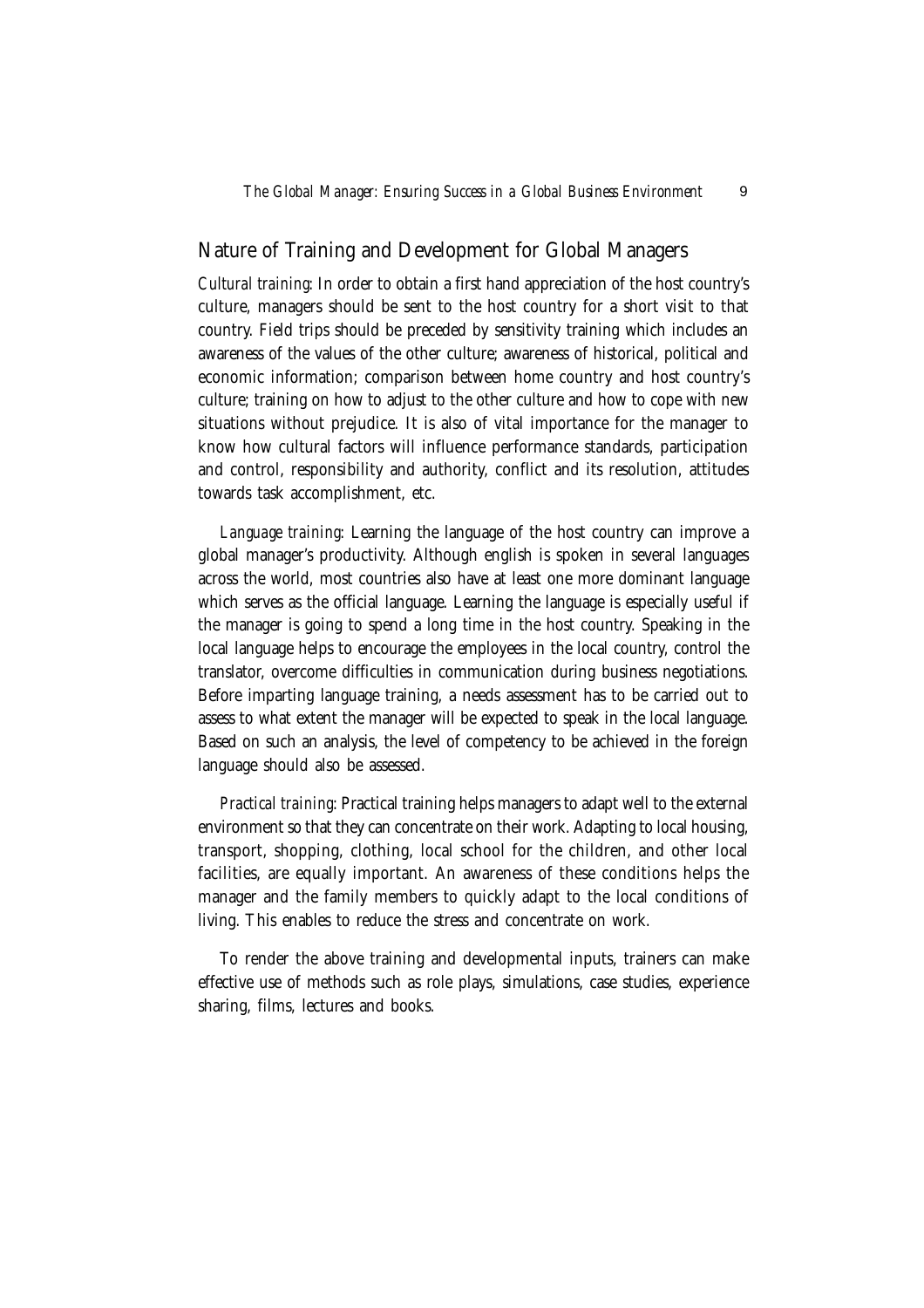# **Conclusion**

Global managers need to possess a myriad of skills to be successful. For global organizations, it is important to select the right people to work globally and to invest the right resources to groom and develop them. A global manager's job is becoming more and more complex day by day. Equipped with the skills outlined in this article, they should be able to deliver their commitments to the organization. Therefore, training and development assumes vital importance to ensure a global manager's success.

*(G P Sudhakar is Consulting Editor at Icfai Research Centre, Hyderabad. He can be reached at purna24@hotmail.com*

*Sumati Reddy is Senior Faculty Member and Consulting Editor at Icfai Research Centre, Hyderabad. She can be reached at sumathi@iupindia.org).*

# **References**

Bartlett, Christopher & Sumantra Ghoshal, (2003). "What is a Global Manager?", *Harvard Business Review*, August 2003.

Churchwell, Cynthia (2003) "The New Global Business Manager: Q & A with Christopher A Bartlett", *HBS Working Knowledge*, December 15, 2003.

Heller, Jean E "Criteria for selecting an international manager". *Personnel* 57, no. 3 (May-June 1980), pp. 48. Khan, Adalat (2007), "Global Management Skills", *American Chronicle*, July 31, 2007.

Mehta, Deepshikha (2004) "Are you a Global Manager?", *The Hindu*, December 15, 2004.

Yip, Loewe & Yoshino (1988), "How to take your country into the global market" *Columbia Journal of Business Review*, Winter 1988.

"Global Dreams, Local Realities: The Challenge of Managing Multinationals", a report from The Economist Intelligence Unit commissioned by UK Trade & Investment in 2006.

"Global Manager: A myth or reality?", *Financial Express*, March 1, 2004.

"Global Organizations: An Analysis" Zinnov LLC, available at *http://www.softwareceo.com/ white\_papers/GlobalOrganizations.pdf*

Asia Pacific Management News, What are the skills of tomorrow's global manager?, Asia Pacific Management Forum, *www.apmforum.com*, August 4, 1999.

*www.india-today.com*

*www.intelfasterfs.com*

*www.pmi.org*

*www.tata.com*